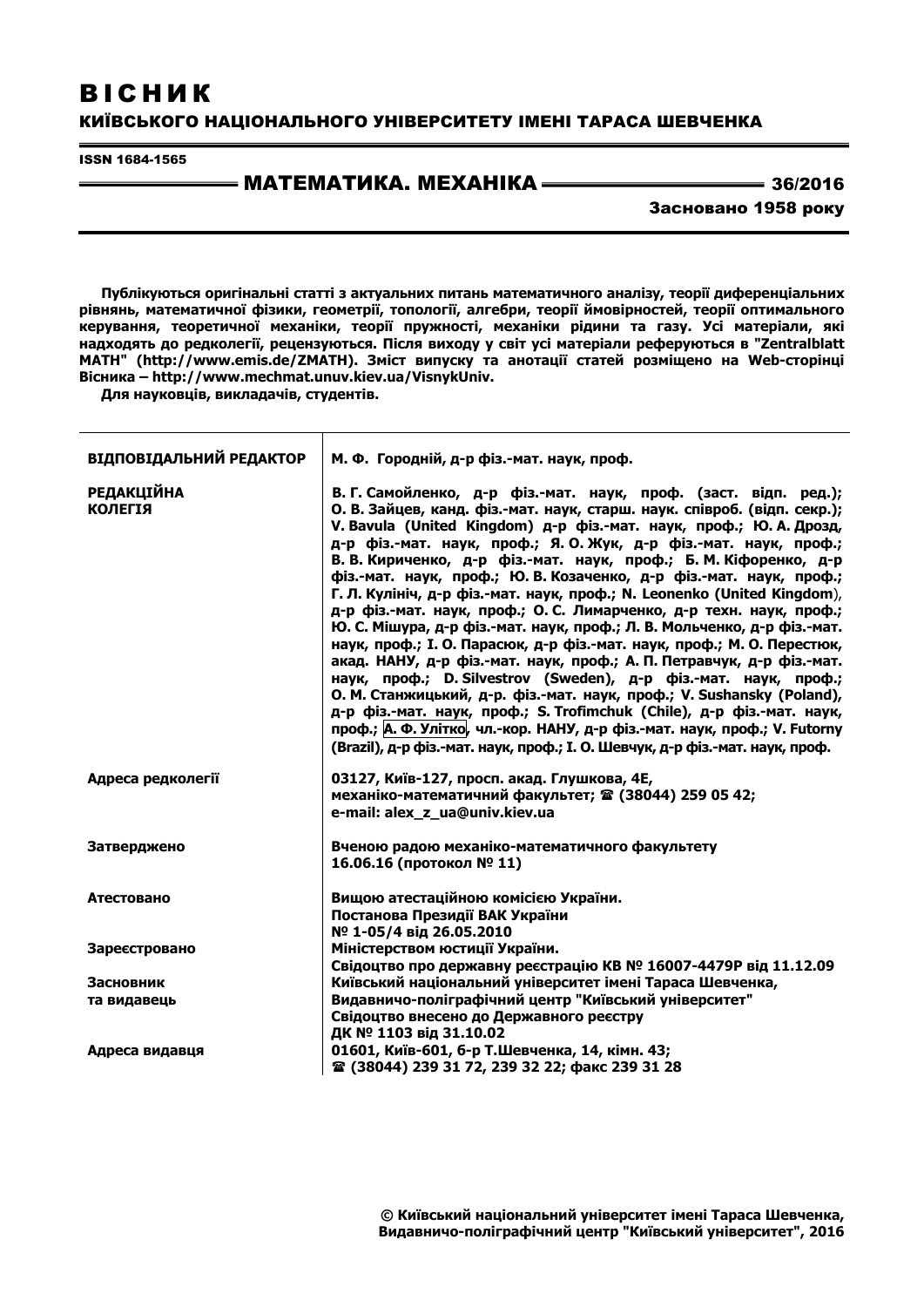# BULLETIN

### TARAS SHEVCHENKO NATIONAL UNIVERSITY OF KYIV

ISSN 1684-1565

# $-MATHEMATICS. MECHANICS$   $\longrightarrow$  36/2016

Founded in 1958

**The bulletin publishes original articles devoted to topical problems of mathematical analysis, theory of differential equations, mathematical physics, geometry, topology, algebra, probability theory, optimal control, theoretical mechanics, elasticity theory, fluid and gas mechanics. All articles submitted to the Editorial board are reviewed. After publication, each article is provided with an abstract in "Zentralblatt MATH" (http://www.emis.de/ZMATH). A table of contexts and the summaries of the articles ale located on the Web-site http://www.mechmat.unuv.kiev.ua/VisnykUniv.** 

**For scientist, professors, students.** 

| <b>CHIEF EDITOR</b>               | M. Gorodnii, Full Professor, Dr. Hab.                                                                                                                                                                                                                                                                                                                                                                                                                                                                                                                                                                                                                                                                                                                                                                                                                                                                                                                                                                                                                                                                                     |
|-----------------------------------|---------------------------------------------------------------------------------------------------------------------------------------------------------------------------------------------------------------------------------------------------------------------------------------------------------------------------------------------------------------------------------------------------------------------------------------------------------------------------------------------------------------------------------------------------------------------------------------------------------------------------------------------------------------------------------------------------------------------------------------------------------------------------------------------------------------------------------------------------------------------------------------------------------------------------------------------------------------------------------------------------------------------------------------------------------------------------------------------------------------------------|
| <b>EDITORIAL</b><br><b>BOARD</b>  | V. Samoylenko, Full Professor, Dr. Hab. (Deputy Editor); A. Zaitsev, PhD<br>(Secretary); V. Bavula (United Kingdom), Full Professor, Dr. Hab.;<br>Y. Drozd, Full Professor, Dr. Hab.; Y. Zhuk, Full Professor, Dr. Hab.;<br>V. Kirichenko, Full Professor, Dr. Hab.; B. Kiforenko, Full Professor, Dr.<br>Hab.; Y. Kozatchenko, Full Professor, Dr. Hab.; G. Kulinich, Full<br>Professor, Dr. Hab.; N.Leonenko (United Kingdom Full Professor, Dr.<br>Hab.; O. Limarchenko, Full Professor, Dr. Hab.; Y. Mishura, Full<br>professor, Dr. Hab.; L. Mol'chenko, Full Professor, Dr. Hab.; I. Parasyuk,<br>Full Professor, Dr. Hab.; M. Perestyuk, Full Professor, Academician of<br>NAS of Ukraine, Dr. Hab.; A. Petravchuk, Full Professor, Dr. Hab.;<br>D. Silvestrov (Sweden), Full Professor, Dr. Hab.; A. Stanzhytskyi, Full<br>Professor, Dr. Hab.; V. Sushansky (Poland), Full Professor, Dr. Hab.;<br>S. Trofimchuk (Chile), Full Professor, Dr. Hab.; A. Ulitko, Acad-Corr of<br>NAS of Ukraine, Full Professor, Dr. Hab.; V. Futorny (Brazil), Full<br>Professor, Dr. Hab.; I. Shevchuk, Full Professor, Dr. Hab. |
| <b>Address of Editorial board</b> | 03127, Kyiv-127, Acad. Glushkova Avenue, 4E,<br>Faculty of Mechanics and Mathematics; $\mathbf{\mathfrak{D}}$ (38044) 259 05 42;<br>E-mail: alex_z_ua@univ.kiev.ua                                                                                                                                                                                                                                                                                                                                                                                                                                                                                                                                                                                                                                                                                                                                                                                                                                                                                                                                                        |
| <b>Approved</b>                   | <b>Academic Council of Faculty of Mechanics and Mathematics</b><br>16.06.16 (protocol № 11)                                                                                                                                                                                                                                                                                                                                                                                                                                                                                                                                                                                                                                                                                                                                                                                                                                                                                                                                                                                                                               |
| <b>Attested</b>                   | <b>By Higher Attestation Commission.</b><br><b>Decision of Presidium of HAC of Ukraine</b><br>Nº 1-05/4 from 26.05.2010                                                                                                                                                                                                                                                                                                                                                                                                                                                                                                                                                                                                                                                                                                                                                                                                                                                                                                                                                                                                   |
| <b>Registered</b>                 | <b>Ministry of Justice of Ukraine</b><br>Certificate of state registration KB Nº 16007-4479P from 11.12.09                                                                                                                                                                                                                                                                                                                                                                                                                                                                                                                                                                                                                                                                                                                                                                                                                                                                                                                                                                                                                |
| <b>Founder</b><br>and publisher   | Taras Shevchenko National University of Kyiv,<br>Publishing and printing center "Kyiv University"                                                                                                                                                                                                                                                                                                                                                                                                                                                                                                                                                                                                                                                                                                                                                                                                                                                                                                                                                                                                                         |
|                                   | The certificate included in the State Register<br>ДК № 1103 from 31.10.02                                                                                                                                                                                                                                                                                                                                                                                                                                                                                                                                                                                                                                                                                                                                                                                                                                                                                                                                                                                                                                                 |
| <b>Address of publisher</b>       | 01601, Kyiv-601, Taras Shevchenko blv., 14, Off. 43;<br>雪 (38044) 239 31 72, 239 32 22; fax 239 31 28                                                                                                                                                                                                                                                                                                                                                                                                                                                                                                                                                                                                                                                                                                                                                                                                                                                                                                                                                                                                                     |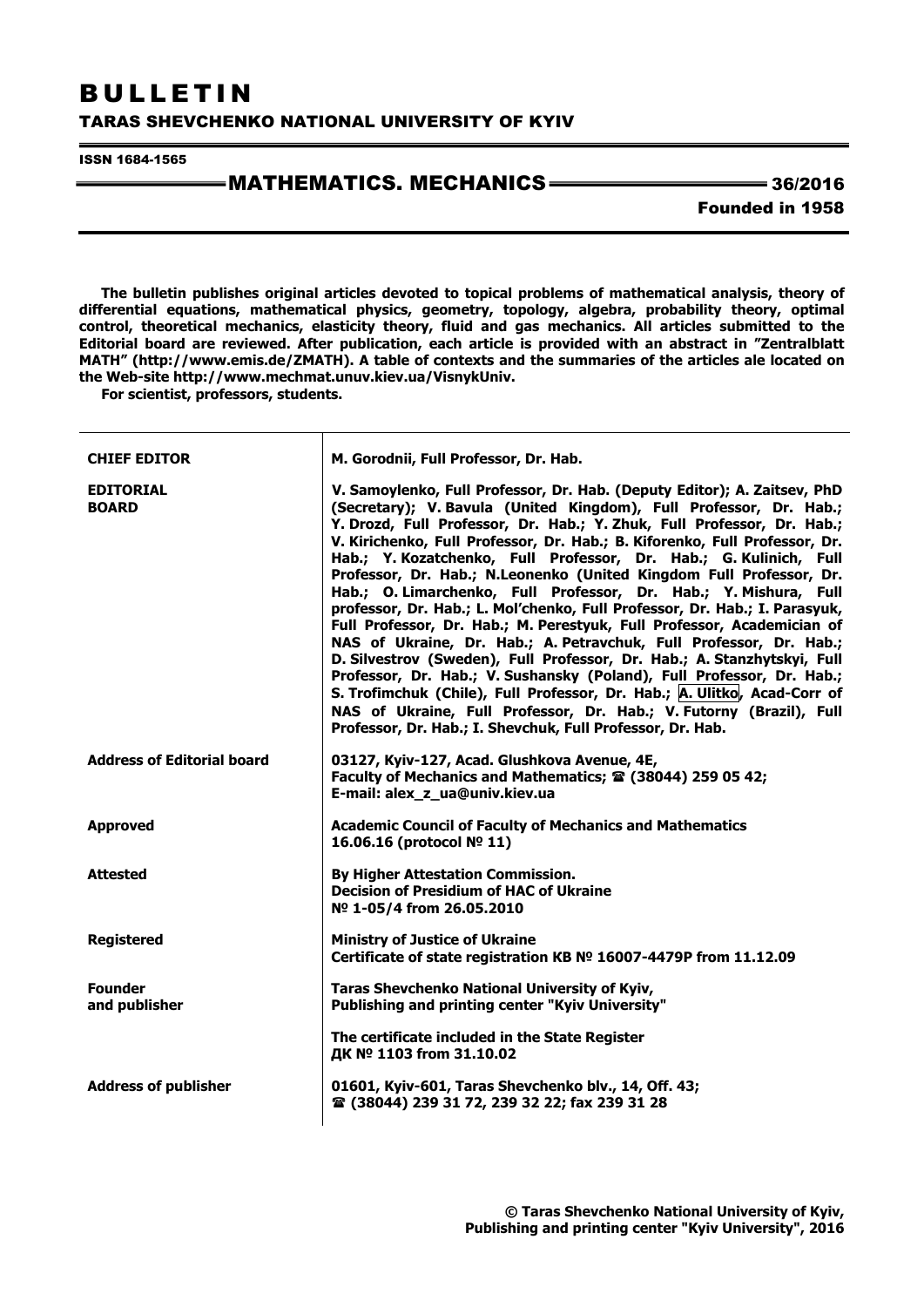| С. Безкрила                                                                                                                                    |  |
|------------------------------------------------------------------------------------------------------------------------------------------------|--|
| О. Лопотко                                                                                                                                     |  |
| М. Приймак                                                                                                                                     |  |
| Є. Вакал, Ю. Вакал, Л. Вакал<br>Найкраща апроксимація ядра інтегрального рівняння фредгольма                                                   |  |
| I. Конет, Т. Пилипюк                                                                                                                           |  |
| М. Яременко                                                                                                                                    |  |
| М. Сєров, Н. Ічанська                                                                                                                          |  |
| <b>І. Боднарчук</b>                                                                                                                            |  |
| І. Василь'єв, Б. Кіфоренко, Я. Ткаченко<br>Оптимальний переліт з малою кутовою дальністю між віддаленими компланарними орбітами43              |  |
| О. Жук, Я. Жук                                                                                                                                 |  |
| Г. Сулим, Н. Оліярник, Л. Піскозуб, Я. Пастернак<br>Поздовжній зсув біматеріалу з міжфазною тріщиною з урахуванням фрикційного проковзування51 |  |
| Л. Василевич                                                                                                                                   |  |
|                                                                                                                                                |  |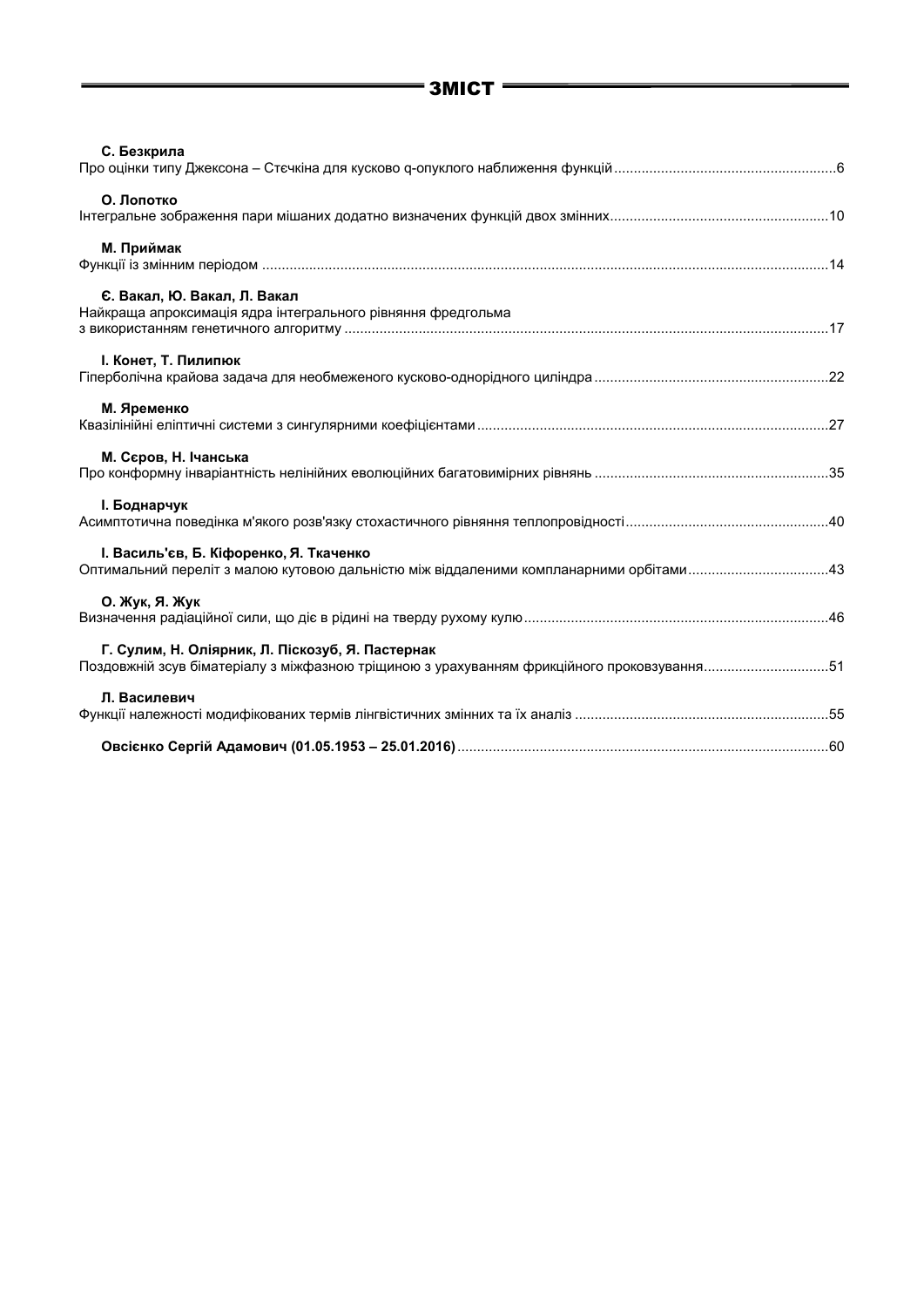**УДК 681.3** 

**L. Vasylevych, PhD Borys Grinchenko Kyiv University, Kyiv**  *е-mail: lvasilevich@mail.ru* 

## MEMBERSHIP FUNCTIONS OF MODIFIED TERMS OF LINGUISTIC VARIABLES AND THEIR ANALYSIS

The work offers semantic procedures to find out membership functions of modified terms of linguistic variables that *correspond to such words as "very", "more or less", "much more" or "much less", and provides formulas to account for them. The work features peculiarities of fuzziness indexes of the above words. It also analyses how the fuzziness indexes change and provides corresponding formulas.* 

**Introduction.** The major difficulty in decision making comes with the factors as uncertainty in information, multicriteriality of a problem, impossibility to cardinally measure certain partial factors of decisions or difficulties in their evaluating; time limitations to make immediate decisions; human factor in decision making; impossibility to do objective experiments to check efficiency of various decisions; risk related to any decision. That is why systems of decision support have been developed for a vast range of problems, the most effective of them being systems of decision support with fuzzy logic [1, 2, 3, 4, 5]. The strong appeal of fuzzy logic for systems of decision support lies in its closeness to real speech. It makes the process of creating both data base and interface easy, as statements of a human expert may be directly translated into mathematical formulas of fuzzy logic and the other way round. Data base of such systems may be used basing on composition rules with fuzzy linguistic expressions. At that it is possible to use modified terms of linguistic variables. The work lays emphasis to the significance of the problem as there is no unified methodology to determine the functions of membership of modified terms or of their analysis. The purpose of this articles is to develop semantically the procedure to determine the membership function of modified terms of linguistic variables that correspond to such words as "very", "more or less"," much more" or "much less" and so on; to have formulas to work out the corresponding membership function and their analysis.

**Main results.** System of decision support will be analyzed in its narrow sense of the word as "intellectual " software that uses experts' knowledge and expertise (knowledgebase) as well as information about an object of decision making and "understanding" the person, who makes decisions (PMD) in his field (database). On the basis of processing them optimal resolutions are worked out (algorithm of fuzzy output operation), control signals are developed (fig. 1).



**Fig. 1. Main elements of managerial decision support system and links between them** 

By intellect we understand ability to adapt to new information that is characterized by new external conditions and new objects of decision making.

The system is supposed to have 3 modes of operation: receiving expert's knowledge (creating data base), receiving data about the situation and object of decision making (creating a data base) and the mode of logic output, basing on which decisions are made.

In many cases the data base is defined by a system of fuzzy production rules as shown in [2, 3]:

$$
\text{If } \nabla_k \mathbf{A}_i^{\text{L}}, \text{ then } \nabla_l B_i^{\text{L}}; i = \overline{1, n}, \tag{1}
$$

where  $\nabla_k A_i^L; i = 1, n$ , – linguistic expression of the type  $A_i^L = E_j$  which is the antecedent with term modifier  $\nabla_k$ ; *E* – name f linguistic variable;  $E_j$  – one of its terms;  $\nabla_j B_j^L$  - fuzzy linguistic expression with term modifier  $\nabla_j$ , which is the consequent of fuzzy production.

For instance, the indistinct linguistic expression  $A_i^L = E_j -$  "The installation has very low reliability level" has a linguistic variable *E* "Installation reliability", one of the term of which is  $E_i$  – "Low reliability level". Modifier of the term  $\nabla_1$ – is expressed by the word "Very". Another indistinct linguistic expression  $\,\nabla_2 B^L_1\,$  "There needed parallel connection of much **© Vasylevych L., 2016**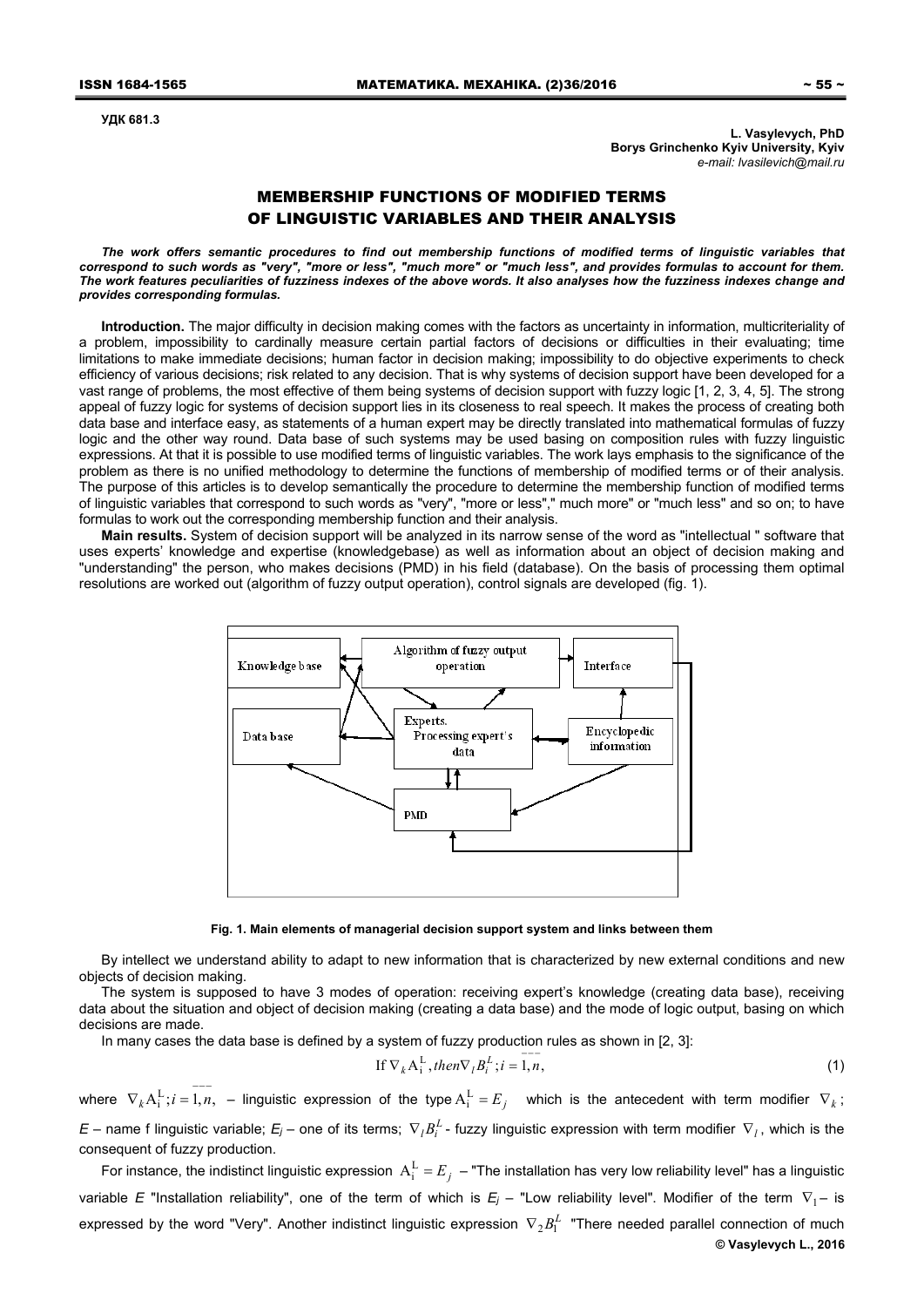higher than average number of such installations" uses linguistic variable *E* "Number of parallel installations", one of the term of which is  $E_j$  "Average number of installations". Modifier of the term  $\,\nabla_2 B^L_1$  – is defined by the words "much higher", which in this case is equivalent to modifier "Very".

As the semantic procedures of forming the modifiers and corresponding formulas of determining membership functions of the terms with linguistic variables with modifiers do not exist, so this work is going to consider this task, too.

Further in the work there will be used terms  $A^L$  for linguistic variables as fuzzy variables with trapezoidal function of membership, that are featured by 4 numbers: A<sup>L</sup>=  $\langle a:b:c:d\rangle$ , in which the carrier of fuzzy variables  $\,s=d-a\,$  , and kernel

 $r = c - b$  (fig. 2). The work [7] shows that setting up side branches of membership functions as linear ones doesn't lower the generality of the evaluation task, but all the mathematical operations on fuzzy variables are becoming significantly simpler. The left branch of the trapezoidal membership function takes the form:

$$
\mu_{\scriptscriptstyle \pi}(x) = \frac{x - a}{b - a}; \ x \in [a; b], \tag{2}
$$

 $\mu_n(x) = \frac{d-x}{d-c}$ ;  $x \in [c;d]$ . (3)

the right branch –

For defuzzification of such a fuzzy variable using the method of gravitation center it is convenient to use the formula [6]:

$$
x_{u,m.} = \frac{\int_{-\infty}^{\infty} x \cdot \mu(x) dx}{\int_{-\infty}^{\infty} \mu(x) dx} = \frac{d^2 + c^2 + dc - a^2 - b^2 - ab}{3(d - a + c - b)}.
$$
 (4)

For fuzzy numbers (b=c) formula (4) becomes even more simple:

$$
x_{u,m.} = \frac{a+b+d}{3} \,. \tag{5}
$$

When using various modifies the following transformations of membership function of the term of linguistic variable or fuzzy variable are possible:

1. Extension of the membership function, when the left branch of membership function moves left and the right one – right, which corresponds to such modifies  $\nabla_1$ , as "more or less";

2. Contraction (concentration) of the membership function, when the left branch of membership function moves right and the right one – left, which corresponds to such modifies  $\nabla$ <sub>2</sub>, as "about", "nearly";

3. Reduction of the fuzzy variable, when both the left and right branches of membership function move right, which corresponds to such modifies  $\nabla_3$ , as "much less ", "very little";

4. Increase of the fuzzy variable, when both the left and right branches of membership function move left, which corresponds to such modifies  $\nabla_A$ , as "much more", "very big".

Determining trapezoidal membership function of modified terms of linguistic variable  $\nabla_j A_i^L = \langle a_m; b_m; c_m; d_m \rangle$  is suggested as follows (fig. 2).



**Figure 2. Diagram of determining membership function of modified terms of linguistic variables** 

When the left branch of membership function moves left, then points  $T_1$  and  $T_2$  can be determined as shown in fig. 2. The left branch of the corresponding modified term is drawn through these points. When using (2), we get for this branch:

$$
b_{m1} = a + \beta(b - a); \tag{6}
$$

$$
a_{m1} = \frac{a - \beta b_{m1}}{(1 - \beta)},
$$
\n(7)

where  $\beta \in (0,1)$  – is an index, that characterizes the stage (power) of action of the corresponding modifier.

When  $\beta$ =0, the left branch of membership function gets vertical ( $b_{m1} = a_{m1} = a$ ) and when  $\beta$  =1, it turns into infinite horizon ( $-\infty$ ; *b*). When *β* ≥0.5, the carrier of the modified term changes at larger rate than its kernel.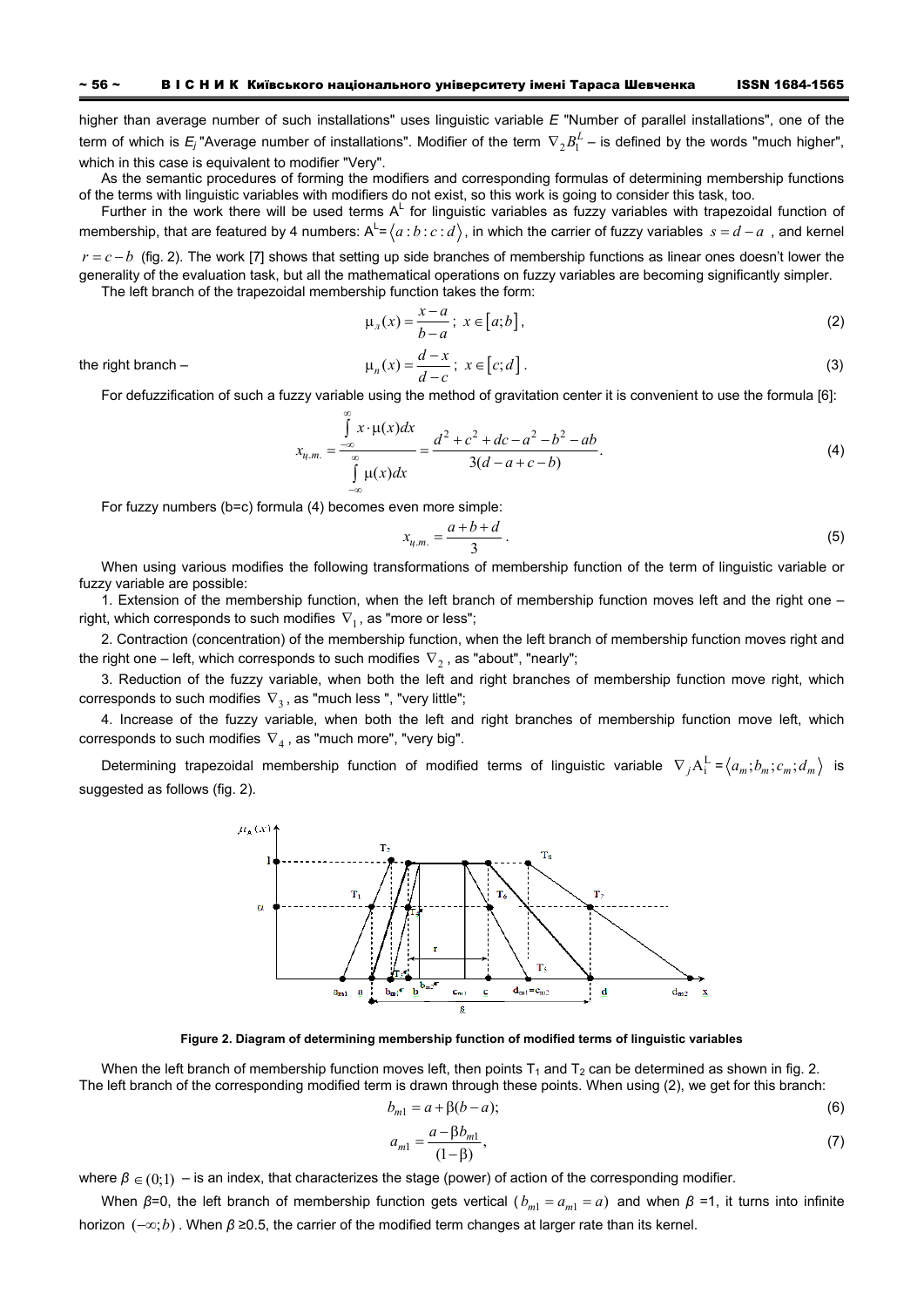#### ISSN 1684-1565 МАТЕМАТИКА. МЕХАНІКА. (2)36/2016 ~ 57 ~

When the left branch of membership function moves right, then points  $T_3$  and  $T_4$  are found as shown in fig. 2. A new left branch of modified term is drawn through them. When using (2), we get:

$$
a_{m2} = a + \beta(b - a); \tag{8}
$$

$$
b_{m2} = \frac{b - (1 - \beta)a_{m2}}{\beta}.
$$
 (9)

When  $\beta = 0$ , the left branch of membership function turns into infinite horizon  $(a; \infty)$ , and when  $\beta = 1$ , it becomes vertical ( $b_{m2} = a_{m2} = b$ ).

When the right branch of membership function moves left and through point's  $T_5$  and  $T_6$ , then using (3), we get the following:

$$
d_{m1} = d - \beta(d - c); \tag{10}
$$

$$
c_{m1} = \frac{c - (1 - \beta)d_{m1}}{\beta},
$$
\n(11)

When the right branch of membership function moves right and through points  $T_7$  and  $T_8$ , then using (3), we get the following:  $c_{m2} = d - \beta(d - c);$  (12)

$$
d_{m2} = \frac{d - \beta c_{m2}}{1 - \beta}.
$$
 (13)

From formulas (6), (8) and (10), (12) we get that  $b_{m1} = a_{m2}$ ; and  $d_{m1} = c_{m2}$ .

This result corresponds to graphic finding these points as shown in fig. 2.

Index α is supposed to provide the condition

$$
b_{m2} \le c_{m1},\tag{14}
$$

at which the use of modifier  $\nabla$ <sub>2</sub> will not lead to subnormal status of membership function.

When plugging (9) and (11) in (14), we find a condition for choosing index *β* :

where  

$$
\beta \ge \frac{v - \sqrt{v^2 - 4}}{2},
$$

$$
v = \frac{2(d - a) - (c - b)}{(d - a) - (c - b)}.
$$
(15)

To evaluate the variation of membership function of terms of linguistic variable or fuzzy variable we offer to use index of fuzziness  $k_p$  as a functional that is analogous to Shannon entropy [5]:

$$
k_p = - \int_{-\infty}^{+\infty} \mu_A(x) \ln \mu_A(x) \cdot dx,
$$

where  $\mu_A(x)$  – of membership function of fuzzy variable A.

The index of fuzziness has the following properties.

**Property1.** Index of fuzziness  $k_p$  of any normal continuous fuzzy variable (FV) is directly proportional to the difference between its carrier s and kernel r of the fuzzy variable:

$$
k_p = K(s-r) \tag{16}
$$

where K– fixed coefficient [7].

For the linear side branches as show in work [7], K=0.25 and changes irrelevantly, if side branches of the membership function are non-linear.

**Property 2.** When shifting the membership function of FV along the X axis index of fuzziness does not change. In other words, if

$$
k_{pA} = -\int_{-\infty}^{\infty} \mu_A(x) ln \mu_A(x) \cdot dx,
$$

then

$$
k_{p\tilde A}=\int\limits_{-\infty}^{\infty}\mu_A\left(x-l\right)ln\mu_A\left(x-l\right)\cdot dx=k_{pA}.
$$

Proving is done by changing the variables in the integral.

**Property 3.** When extending the membership function of FV the membership function of FV along *x* axis in the way that the carrier and kernel grow by one and the same value *L*, index of fuzziness does not changes.

Indeed, according to (16), we have

$$
k_p = K \cdot (s + L - r - L) = K(s - r).
$$

**Property 4.** When membership function of FV along *x* axis is extended n times, so is changed the index of fuzziness by n times, too.

Indeed, when the membership function of FV along *x* axis is extended n times so is changed the carrier and kernel by n times, too. According to (16), we have

$$
k_{pA} = K \cdot (ns - nr) = Kn(s - r).
$$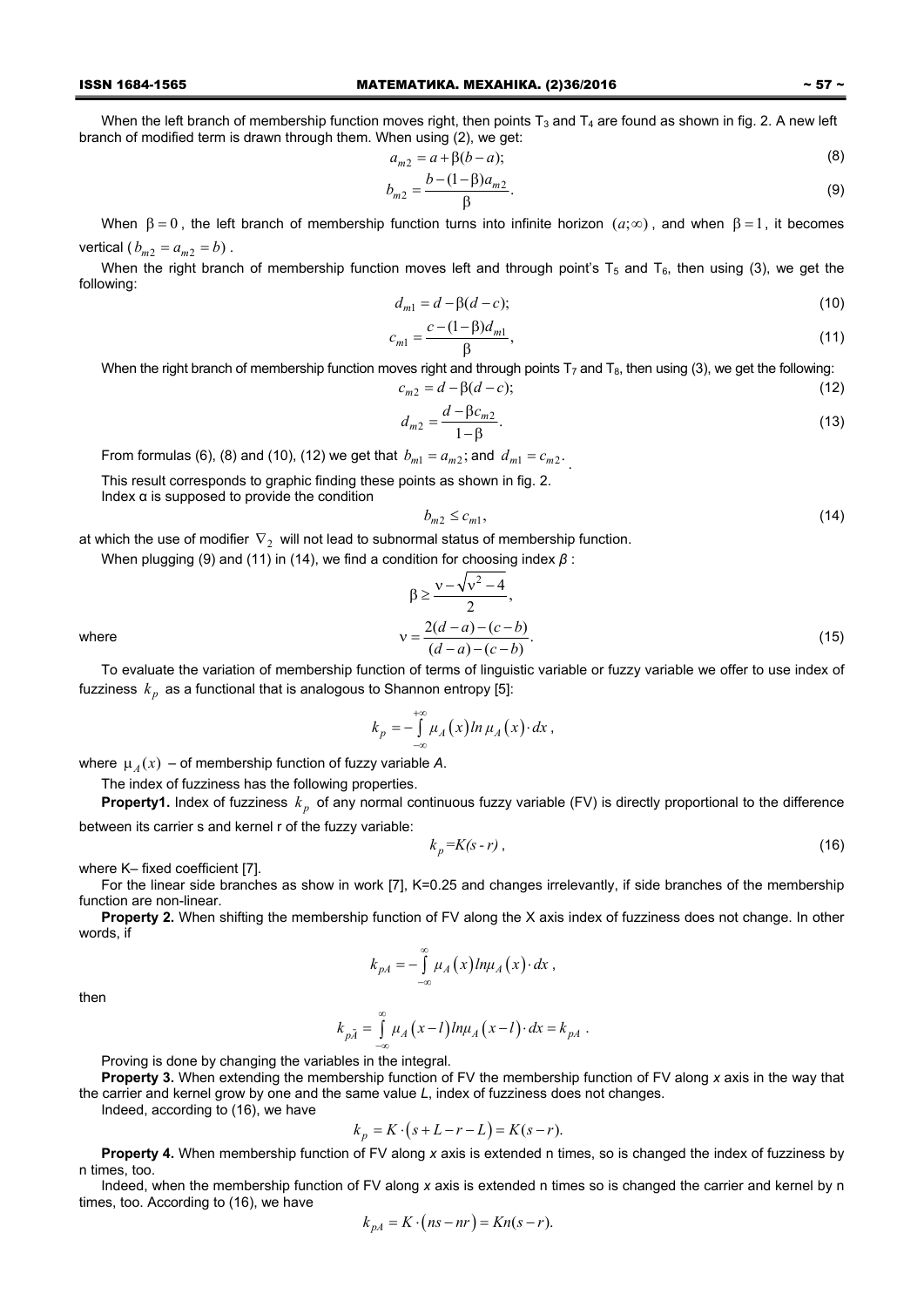**Property 5.** When only kernel r is extending n times, the index of fuzziness changes. Indeed, according to (16), we have

$$
\Delta k_p = k_{pA} - k_{p\bar{A}} = K \cdot r(n-1);
$$

**Property 6.** When only carrier r is extending n times, the index of fuzziness grows. Indeed, according to (16), we have

$$
\Delta k_p = k_{p\bar{A}} - k_{pA} = K \cdot s(n - 1).
$$

When evaluating the index of fuzziness of FV it is convenient to utilize the following theorems.

**Theorem1.** The index of fuzziness  $k_{pA}$  of a sum of fuzzy variables  $A_k, \zeta = 1,...\tau$ , equals a sum the indexes of fuzziness

 $k_{n\zeta}$  of these variables:

$$
k_{pA} = \sum_{\xi=I}^{\tau} k_{p\xi} \ .
$$

Proving is done by mathematic induction method.

**Theorem2.** The index of fuzziness  $k_{nA}$  of difference between two FV equals a sum of indexes of fuzziness of these variables:

$$
k_{pA} = k_{pI} + k_{p2}.
$$

Proving. In accordance with generalization principle [1] the membership function of difference between two FV is defined as four numbers  $\langle a_1 - d_2, b_1 - c_2, c_1 - b_2, d_1 - a_2 \rangle$ . Then

$$
k_{pA} = K(s-r) = K(d_1 - a_2 - (a_1 - d_2) - (c_1 - b_2) - (b_1 - c_2))) =
$$
  
=  $K(d_1 - a_1 - (c_1 - b_1) + d_2 - a_2 - (c_2 - b_2)) = K(s_1 - r_1 + (s_2 - r_2)) = k_{pI} + k_{p2}$ 

as was to be proved.

Utilizing (16), we will determine the expressions for kernel  $r_{\nabla i}$ , carrier  $s_{\nabla i}$  and index of fuzziness  $k_{\nabla i}$  for various modifiers.

1. For the modifier of extension "more or less"  $\nabla_1$ , when the left branch of the membership function moves left and right one – right, the modified term  $\nabla_1 A^L = \langle a_{m1} : b_{m1} : c_{m2} : d_{m2} \rangle$  has the following formulas:

$$
r_{\nabla 1} = c_{m2} - b_{m1} = \beta r + (1 - \beta)s = \beta(c - b) + (1 - \beta)(d - a); \tag{17}
$$

$$
s_{\nabla 1} = d_{m2} - a_{m1} = \frac{s - \beta r_{\nabla 1}}{1 - \beta} = \frac{d - a - \beta((1 - \beta)(d - a) + \beta(c - b))}{1 - \beta};
$$
\n(18)

$$
k_{p\nabla 1} = K(s_{\nabla 1} - r_{\nabla 1}) = K(d_{m2} - a_{m1} - c_{m2} + b_{m1}) = K \frac{s - r_{\nabla 1}}{1 - \alpha}.
$$
\n(19)

2. For the modifier of contraction "about" or "nearly"  $\nabla$ <sub>2</sub>, when the left branch of the membership function moves right and right one – left, the modified term  $\nabla_2 A^L = \langle a_{m2} : b_{m2} : c_{m1} : d_{m1} \rangle$  has the following formulas:

$$
s_{\nabla 2} = d_{m1} - a_{m2} = \beta r + (1 - \beta)s = \beta(c - b) + (1 - \beta)(d - a);
$$
\n
$$
r = (1 - \beta)s \qquad c - b = (1 - \beta)(d - a)
$$
\n(20)

$$
r_{\nabla 2} = c_{m1} - b_{m2} = \frac{r - (1 - \beta)s_{\nabla 2}}{\beta} = \frac{c - b - (1 - \beta)(d_{m1} - a_{m2})}{\beta};
$$
\n(21)

$$
k_{p\nabla 2} = K(s_{\nabla 2} - r_{\nabla 2}) = K(d_{m1} - a_{m2} - c_{m1} + b_{m2}) = K(c_{m2} - c_{m1} + b_{m2} - b_{m1}).
$$
\n(22)

3. For the modifier of reduction "much less", "very little"  $\nabla_3$ , when both the left and the right branches of the membership function move left, the modified term  $\nabla_3 A^L = \langle a_{m1} : b_{m1} : c_{m1} : d_{m1} \rangle$  has the following formulas:

$$
s_{\nabla 3} = d_{m1} - a_{m1} = d - \beta(d - c) - \frac{a - \beta b_{m1}}{1 - \beta};
$$
\n(23)

$$
r_{\nabla 3} = c_{m1} - b_{m1} = \frac{c - (1 - \beta)d_{m1}}{\beta} - a - \beta(b - a); \tag{24}
$$

$$
k_{p\nabla 3} = K(s_{\nabla 3} - r_{\nabla 3}) = K(d_{m1} - a_{m1} - c_{m1} + b_{m1}) = K(s_{m1} - r_{m1}),
$$
\n(25)

where  $s_{m1} = d_{m1} - a_{m1}$ ;  $r_{m1} = c_{m1} - b_{m1}$ .

4. For the modifier of increase "much more", "very big"  $\nabla_4$ , when both the left and the right branches of the membership function move right, the modified term  $\nabla_4 A^L = \langle a_{m2} : b_{m2} : c_{m2} : d_{m2} \rangle$  has the following formulas:

$$
s_{\nabla 4} = d_{m2} - a_{m2} = \frac{s - \beta r_{\nabla 1}}{1 - \beta} = \frac{d - a - \beta((1 - \beta)(d - a) + \beta(c - b))}{1 - \beta};
$$
\n(26)

$$
r_{\nabla 4} = c_{m2} - b_{m2} = \beta r + (1 - \beta)s = \beta(b - a) + (1 - \beta)(d - a); \tag{27}
$$

$$
k_{p\triangledown 4} = K(s_{\triangledown 4} - r_{\triangledown 4}) = K(d_{m2} - a_{m2} - c_{m2} + b_{m2}) = K(s_{m2} - r_{m2}),
$$
\n(28)

where  $s_{m2} = d_{m2} - a_{m2}$ ;  $r_{m2} = c_{m2} - b_{m2}$ .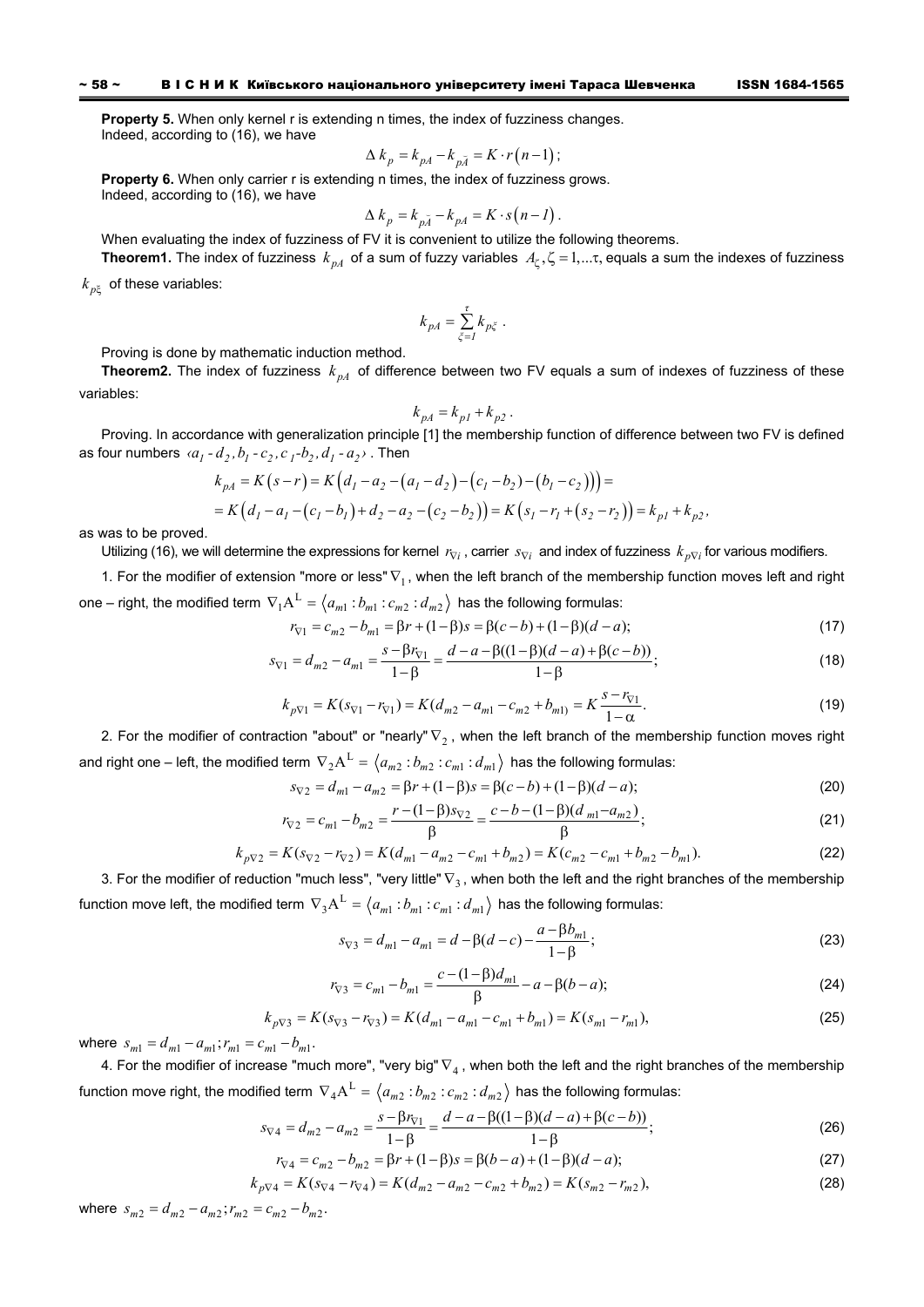As we see with (17) and (20),  $r_{\nabla 1} = s_{\nabla 2}$ .

When using various modifiers, the indexes of fuzziness change:

$$
\nabla k_{p\nabla 1} = k_{pA^L} - k_{p\nabla_1 A^L} = K(s - r - d_{m2} + a_{m1} + c_{m2} - b_{m1});\tag{29}
$$

$$
\nabla k_{p\nabla 2} = k_{pA^{L}} - k_{p\nabla_{21}A^{L}} = K(s - r - d_{m1} + a_{m2} + c_{m1} - b_{m2});
$$
\n(30)

$$
\nabla k_{p\nabla 3} = k_{pA^{L}} - k_{p\nabla_3 A^{L}} = K(s - r - d_{m1} + a_{m1} + c_{m1} - b_{m1});
$$
\n(31)

$$
\nabla k_{p\nabla 4} = k_{pA} - k_{p\nabla_{41}A} = K(s - r - d_{m2} + a_{m2} + c_{m2} - b_{m2});
$$
\n(32)

At α=0.5 the index of fuzziness while using the modifiers  $\nabla_1$ ,  $\nabla_3$  and  $\nabla_4$  does not change in comparison with the index of fuzziness of the starting term, as the kernel and carrier change by one and same value (properties 3). Hence, in practice, if it meets the requirements (15), it is better to choose  $\beta$  = 0.5.

In the end, we will give an illustrational example of using the offered method of defining the membership function of modified terms of linguistic variables that are used in decision making support on the basis of fuzzy logic system and their analysis.

**Example.** Given term of linguistic variable  $A^L = \langle a:b:c:d\rangle = \langle 2;4;8;10\rangle$  We will find modified terms and make their analysis.

**Solution.** If coefficient  $\beta$  = 0.5. It meets the requirement (15).

Indeed, 
$$
\beta \ge \frac{v - \sqrt{v^2 - 4}}{2} = \frac{3 - \sqrt{9 - 4}}{2} = 0.38,
$$

where  $v = \frac{2(d-a)-(c-b)}{(d-a)-(c-b)} = \frac{2(10-2)-(8-4)}{(10-2)-(8-4)} = 3.$  $d-a)-(c-b)$  $v = \frac{2(d-a)-(c-b)}{(d-a)-(c-b)} = \frac{2(10-2)-(8-4)}{(10-2)-(8-4)} = 3.$ 

By using formula (6)–(13), we find:

*c*

$$
b_{m1} = a + \beta(b - a) = 2 + 0.5(4 - 2) = 3; \ a_{m1} = \frac{a - \beta b_{m1}}{(1 - \beta)} = \frac{2 - 0.5 \times 3}{1 - 0.5} = 1; \ a_{m2} = a + \beta(b - a) = 3; b_{m2} = \frac{b - (1 - \beta)a_{m2}}{\beta} = \frac{4 - (1 - 0.5)3}{0.5} = 5; \ d_{m1} = d - \beta(d - c) = 10 - 0.5(10 - 8) = 9;
$$

$$
c_{m1} = \frac{c - (1 - \beta)d_{m1}}{\beta} = \frac{8 - (1 - 0.5)9}{0.5} = 7; \ c_{m2} = d - \beta(d - c) = 10 - 0.5(10 - 8) = 9; \ d_{m2} = \frac{d - \beta c_{m2}}{1 - \beta} = \frac{10 - 0.5^*9}{1 - 0.5} = 11.
$$

Then the membership functions are shown as the following trapezoid:

$$
\nabla_1 \mathbf{A}^{\mathbf{L}} = \langle a_{m1}; b_{m1}; c_{m2}; d_{m2} \rangle = \langle 1; 3; 9; 11 \rangle; \ \nabla_2 \mathbf{A}^{\mathbf{L}} = \langle a_{m2}: b_{m2}: c_{m1}: d_{m1} \rangle = \langle 3; 5; 7; 9 \rangle; \ \nabla_3 \mathbf{A}^{\mathbf{L}} = \langle a_{m1}: b_{m1}: c_{m1}: d_{m1} \rangle = \langle 1; 3; 7; 9 \rangle; \ \nabla_4 \mathbf{A}^{\mathbf{L}} = \langle a_{m2}: b_{m2}: c_{m2}: d_{m2} \rangle = \langle 3; 5; 9; 11 \rangle.
$$

Using formula (16) or formulas (19), (22), (25), (28) we find the indexes of fuzziness of modified terms:

 $k_{pV1} = K(s_{V1} - r_{V1}) = 0.25(11 - 1 - (9 - 3)) = 1;$   $k_{pV2} = K(s_{V2} - r_{V2}) = 0.25(9 - 3 - (7 - 5)) = 1;$ 

$$
k_{p\nabla3} = K(s_{\nabla3} - r_{\nabla3}) = 0.25(9 - 1 - (7 - 3)) = 1; k_{p\nabla4} = K(s_{\nabla4} - r_{\nabla4}) = 0.25(11 - 3 - (9 - 5)) = 1.
$$

As mentioned above, at  $\beta$  =0.5, the indexes of fuzziness for different modifications of the term are identical. But at different β these indexes will be different. So if the index of fuzziness of terms  $A^L = \langle 2; 4; 8; 10 \rangle$  equals  $k_{nA} = K(s-r) = 0.25(10-2-(8-4)) = 1$ , then it does not change at any modification.

Let us analyze how the defuzzification variables change when modifying the terms. We use formula (4) and get:

$$
x_{u,m,A^L} = \frac{d^2 + c^2 + dc - a^2 - b^2 - ab}{3(d - a + c - b)} = \frac{100 + 64 + 80 - 4 - 16 - 8}{3(10 - 2 + 8 - 4)} = 6;
$$
  

$$
x_{u,m,\nabla_1 A^L} = 6; x_{u,m,\nabla_2 A^L} = 6; x_{u,m,\nabla_3 A^L} = 5; x_{u,m,\nabla_4 A^L} = 7;
$$

As we see, the use of modifiers  $\nabla_1$  and  $\nabla_2$  didn't change defuzzification meaning of the term, but it is only real for symmetrical the trapezoid t membership functions. It is natural, that the use of modifier  $\nabla_3$  has diminished defuzzification meaning of the term, but the use of modifier  $\nabla_4$  has enlarged it.

When we take coefficient *β*=0.6, then we find:

 $b_{m1} = 3.2$ ;  $a_{m1} = 0.35$ ;  $a_{m2} = 3.2$ ;  $b_{m2} = 4.53$ ;  $d_{m1} = 8.8$ ;  $c_{m1} = 7.46$ ;  $c_{m2} = 8.8$ ;  $d_{m2} = 11.8$ .

Then the membership functions of modified terms are determined by the following trapezoids:  $\nabla_1 A^L = \langle 0.35; 3.2; 8.8; 11.8 \rangle; \nabla_2 A^L = \langle 3.2; 4.53; 7.46; 8.8 \rangle; \nabla_3 A^L = \langle 0.35; 3.2; 7.46; 8.8 \rangle; \nabla_4 A^L = \langle 3.2; 4.53; 8.8; 11.8 \rangle.$ 

The index of fuzziness of modified terms:

 $k_{pV1} = 0.25(11.8 - 0.35 - (8.8 - 3.2)) = 1.46; k_{pV2} = 0.67; k_{pV3} = 1.05; k_{pV4} = 1.08.$ 

As we see, these indexes are already different from the index of fuzziness of the non – modified term  $\mathsf{A}^\mathsf{L}\text{:}$  $\nabla k_{pV1} = k_{pA^L} - k_{p\nabla A^L} = 1 - 1.46 = -0.46$ ;  $\nabla k_{pV2} = 0.33$ ;  $\nabla k_{pV3} = -0.05$ ;  $\nabla k_{pV4} = -0.08$ .

**Conclusions.** 1. The work offers the method of determining the membership functions of modified terms of linguistic variables, that are used in knowledge base of decision making support systems and shows the formulas obtained. 2. The